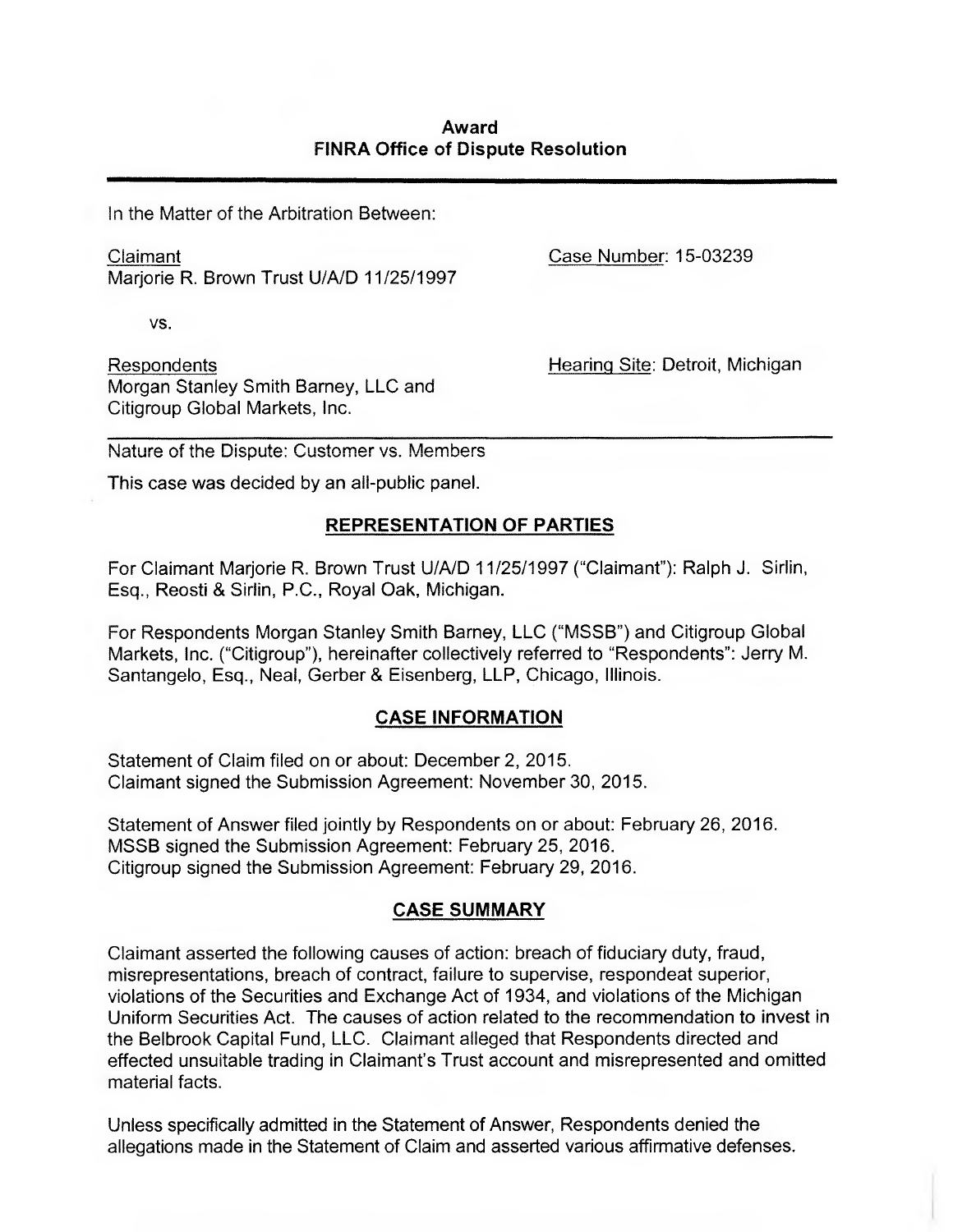# **RELIEF REQUESTED**

In the Statement of Claim, Claimant requested:

Compensatory Damages \$900,000.000 Punitive Damages **Exercise** Unspecified Attorneys' Fees Unspecified Interest Unspecified Costs Unspecified

Respondents requested that the Panel dismiss Claimant's claims in their entirety and grant Respondents such other relief as the Panel deems appropriate.

At the close of the hearing, Claimant requested a range of damages from \$667,018.00 to \$1,660,311.00, plus \$403,500.00 in interest.

# **OTHER ISSUES CONSIDERED AND DECIDED**

The Arbitrators acknowledge that they have each read the pleadings and other materials filed by the parties.

The parties present at the hearing have agreed that the Award in this matter may be executed in counterpart copies or that a handwritten, signed Award may be entered.

## **AWARD**

After considering the pleadings, the testimony and evidence presented at the hearing, the Panel has decided in full and final resolution of the issues submitted for determination as follows:

- 1. Respondents are jointly and severally liable for and shall pay to Claimant the sum of \$150,000.00 in compensatory damages.
- 2. Other than forum fees which are specified below, the parties shall each bear their own costs and expenses incurred in this matter.
- 3. Any and all claims for relief not specifically addressed herein, including punitive damages and attorneys' fees, are denied.

## **FEES**

Pursuant to the Code of Arbitration Procedure, the following fees are assessed:

# **Filing Fees**

FINRA Office of Dispute Resolution assessed a filing fee\* for each claim:

Initial Claim Filing Fee  $=$ \$ 1,725.00

*\*The filing fee is made up of a non-refundable and a refundable portion.*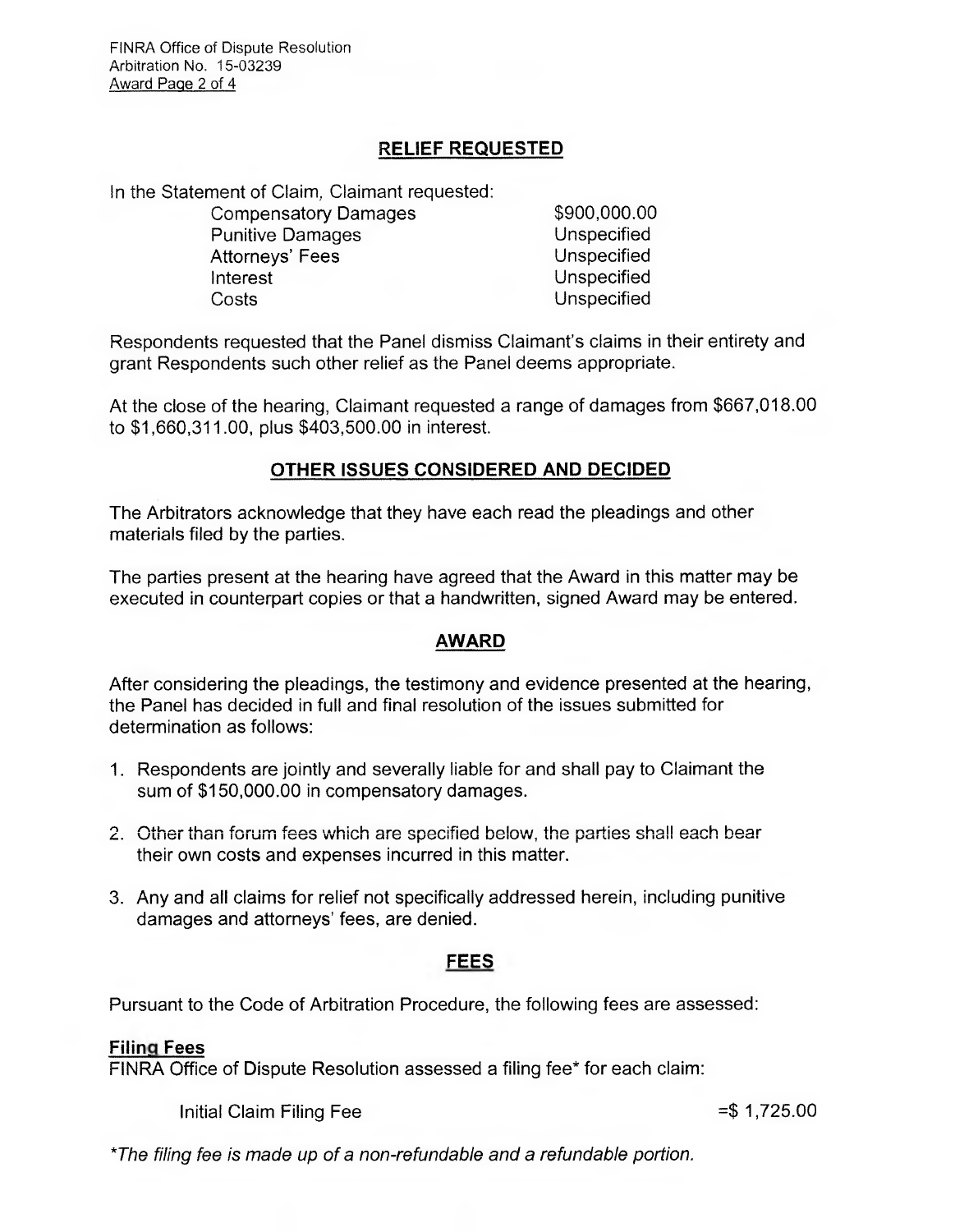## **Member Fees**

Member fees are assessed to each member firm that is a party in these proceedings or to the member firms that employed the associated persons at the time of the events giving rise to the dispute. Accordingly, as parties, Morgan Stanley Smith Barney, LLC and Citigroup Global Markets, Inc. are assessed the following:

| Morgan Stanley Smith Barney, LLC |                |
|----------------------------------|----------------|
| Member Surcharge                 | $=$ \$2,475.00 |
| <b>Member Process Fee</b>        | $= $5,075.00$  |
| Citigroup Global Markets, Inc.   |                |
| Member Surcharge                 | $=$ \$2,475.00 |
| <b>Member Process Fee</b>        | $= $5,075.00$  |

#### **Postponement Fees**

Postponements granted during these proceedings for which fees were assessed or waived:

| September 20-22, 2016, postponement requested jointly | $=$ \$1,300.00 |
|-------------------------------------------------------|----------------|
| <b>Total Postponement Fees</b>                        | $=$ \$1,300.00 |

The Panel has assessed \$650.00 of the adjournment fees to Claimant Marjorie R. Brown Trust U/A/D 11/25/1997.

The Panel has assessed \$650.00 of the adjournment fees jointly and severally to Respondents Morgan Stanley Smith Barney, LLC and Citigroup Global Markets, Inc.

## **Hearing Session Fees and Assessments**

The Panel has assessed hearing session fees for each session conducted. A session is any meeting between the parties and the arbitrators, including a pre-hearing conference with the arbitrator(s, that lasts four (4) hours or less. Fees associated with these proceedings are:

| One (1) pre-hearing session with a single arbitrator @ \$450.00/session                                  |             |            | $= $ 450.00$                                                                                                                                                                                                                                                                                                                                                                                                           |
|----------------------------------------------------------------------------------------------------------|-------------|------------|------------------------------------------------------------------------------------------------------------------------------------------------------------------------------------------------------------------------------------------------------------------------------------------------------------------------------------------------------------------------------------------------------------------------|
| Pre-hearing conference: August 9, 2016                                                                   |             | 1 session  |                                                                                                                                                                                                                                                                                                                                                                                                                        |
| One (1) pre-hearing session with the Panel $@$ \$1,300.00/session<br>Pre-hearing conference: May 9, 2016 |             | 1 session  | $= $1,300.00$                                                                                                                                                                                                                                                                                                                                                                                                          |
| Five (5) hearing sessions @ \$1,300.00/session                                                           |             |            | $= $6,500.00$                                                                                                                                                                                                                                                                                                                                                                                                          |
| <b>Hearing Dates:</b>                                                                                    | May 2, 2017 | 2 sessions |                                                                                                                                                                                                                                                                                                                                                                                                                        |
|                                                                                                          | May 3, 2017 | 2 sessions |                                                                                                                                                                                                                                                                                                                                                                                                                        |
|                                                                                                          | May 4, 2017 | 1 session  |                                                                                                                                                                                                                                                                                                                                                                                                                        |
| $\sim$                                                                                                   |             |            | $\mathbf{A} \mathbf{A} \mathbf{A} \mathbf{A} \mathbf{A} \mathbf{A} \mathbf{A} \mathbf{A} \mathbf{A} \mathbf{A} \mathbf{A} \mathbf{A} \mathbf{A} \mathbf{A} \mathbf{A} \mathbf{A} \mathbf{A} \mathbf{A} \mathbf{A} \mathbf{A} \mathbf{A} \mathbf{A} \mathbf{A} \mathbf{A} \mathbf{A} \mathbf{A} \mathbf{A} \mathbf{A} \mathbf{A} \mathbf{A} \mathbf{A} \mathbf{A} \mathbf{A} \mathbf{A} \mathbf{A} \mathbf{A} \mathbf{$ |

Total Hearing Session Fees =\$8,250.00

The Panel has assessed \$4,125.00 of the hearing session fees to Claimant Marjorie R. Brown Trust U/A/D 11/25/1997.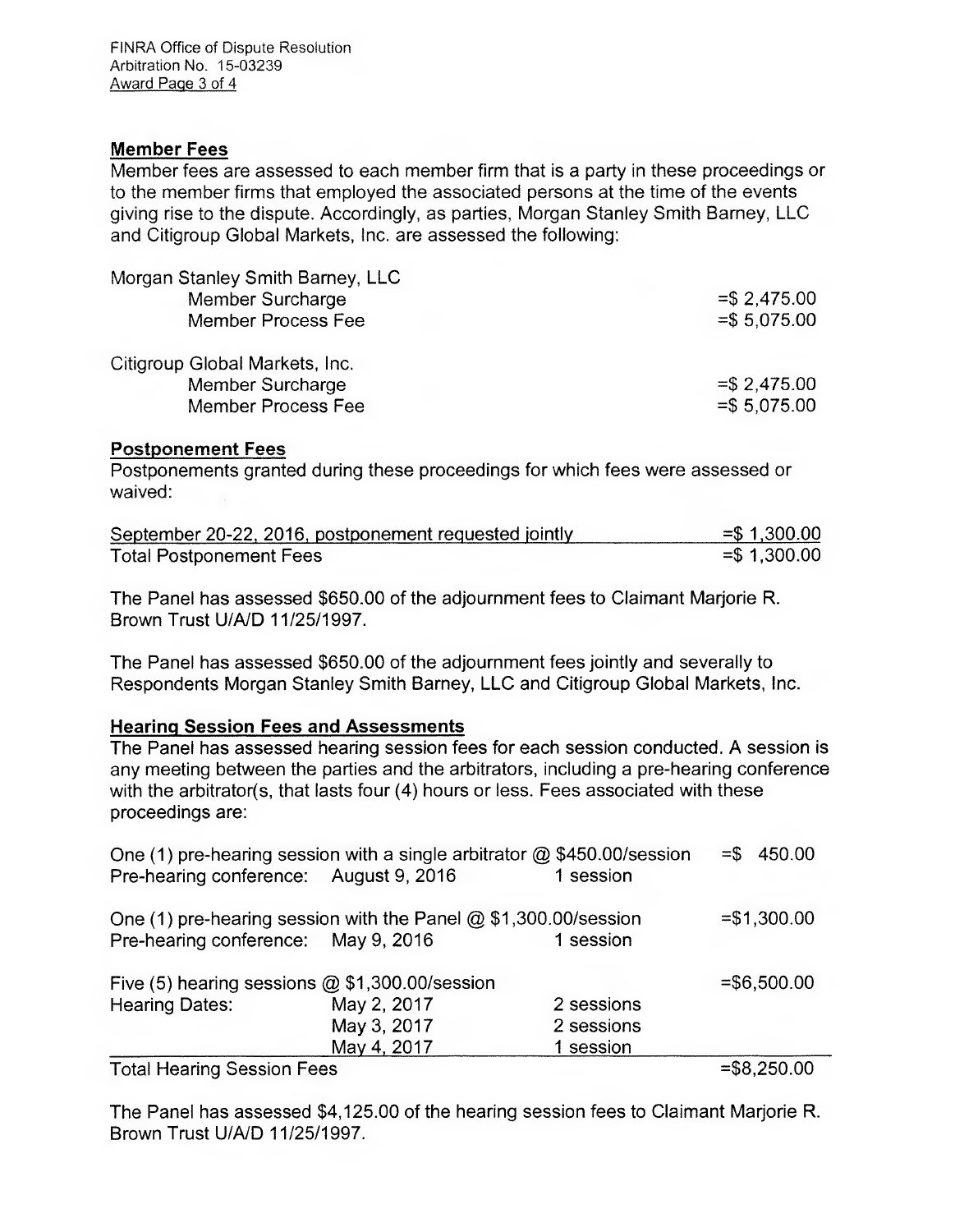The Panel has assessed \$4,125.00 of the hearing session fees jointly and severally to Respondents Morgan Stanley Smith Barney, LLC and Citigroup Global Markets, Inc.

All balances are payable to FINRA Office of Dispute Resolution and are due upon receipt.

#### **ARBITRATION PANEL**

| Robert J. Scafuri   |        | Public Arbitrator, Presiding Chairperson |
|---------------------|--------|------------------------------------------|
| A. Robert Stevenson | $\sim$ | <b>Public Arbitrator</b>                 |
| Melissa B. VanDam   |        | <b>Public Arbitrator</b>                 |

I, the undersigned Arbitrator, do hereby affirm that I am the individual described herein and who executed this instrument, which is my award.

# **Concurring Arbitrators' Signatures**

/s/ Robert J. Scafuri May 15, 2017 Robert J. Scafuri Public Arbitrator, Presiding Chairperson

/s/ A. Robert Stevenson A. Robert Stevenson Signature Date Public Arbitrator

/s/ Melissa B. VanDam May 14, 2017

Melissa B. VanDam Signature Date Signature Date Public Arbitrator

Signature Date

May 12, 2017

May 15, 2017 Date of Service (For FINRA Office of Dispute Resolution office use only)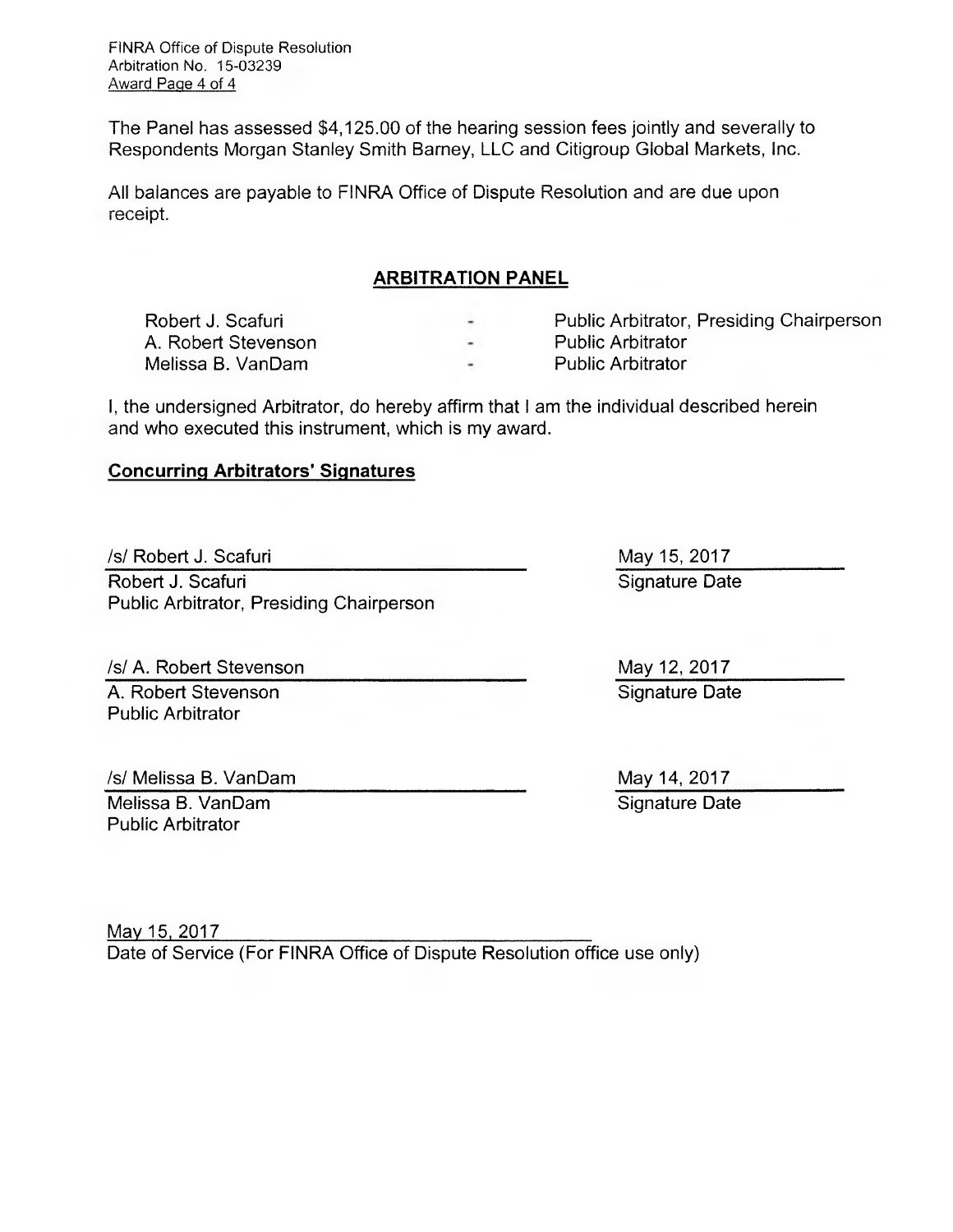The Panel has assessed \$4,125.00 of the hearing session fees jointly and severally to Respondents Morgan Stanley Smith Barney, LLC and Citigroup Global Markets, Inc.

All balances are payable to FINRA Office of Dispute Resolution and are due upon receipt.

#### **ARBITRATION PANEL**

A. Robert Stevenson **Public Arbitrator** Public Arbitrator<br>
Melissa B. VanDam Melissa B. VanDam

Robert J. Scafuri **Public Arbitrator**, Presiding Chairperson<br>
A. Robert Stevenson<br>
A. Robert Stevenson

- 
- 

I, the undersigned Arbitrator, do hereby affirm that I am the individual described herein and who executed this instrument, which is my award.

#### **Concurring Arbitrators' Signatures**

Robert J. Scafuri Robert J. Scafuri<br>
A. Robert Stevenson<br>
Melissa B. VanDam<br>
he undersigned Arbitrator, do hereby affirm t<br>
d who executed this instrument, which is my<br>
neurring Arbitrators' Signatures<br>
Dert J. Scafuri<br>
Mic Arbitrator, Pres

Public Arbitrator, PreSiding Chairperson

Signature Date

A. Robert Stevenson Signature Date Public Arbitrator

Melissa B. VanDam Signature Date Public Arbitrator

Date of Service (For FINRA Office of Dispute Resolution office use only)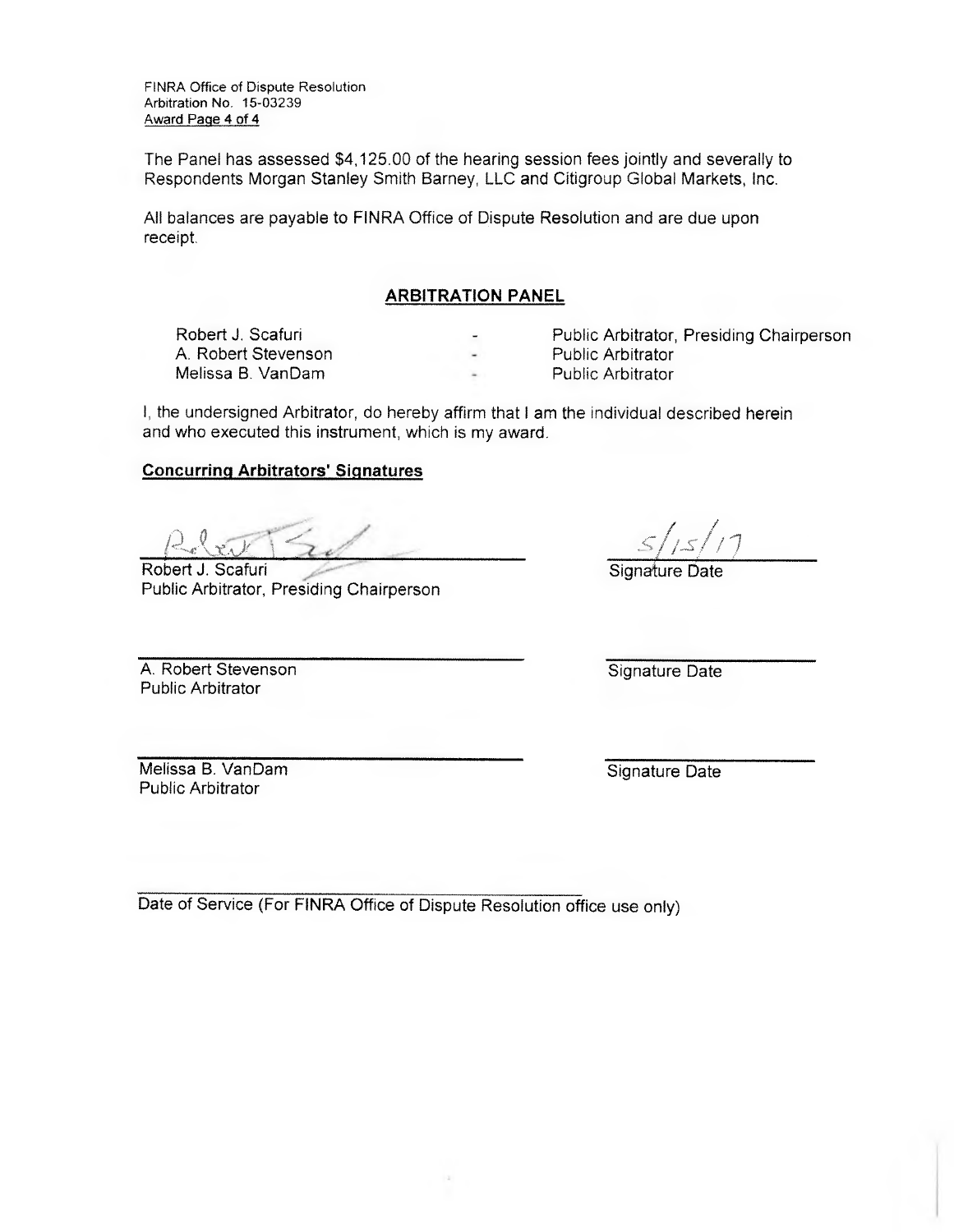The Panel has assessed \$4,125.00 of the hearing session fees jointly and severally to Respondents Morgan Stanley Smith Bamey, LLC and Citigroup Global Markets, Inc.

All balances are payable to FINRA Office of Dispute Resolution and are due upon receipt.

# **ARBITRATION PANEL**

A. Robert Stevenson **Public Arbitrator** Melissa B. VanDam The Contract Contract Arbitrator

Robert J. Scafuri **Public Arbitrator, Presiding Chairpers** 

- 
- 

**I,** the undersigned Arbitrator, do hereby affirm that I am the individual described herein and who executed this instrument, which is my award.

# **Concurring Arbitrators' Signatures**

Robert J. Scafuri Public Arbitrator, Presiding Chairperson

W. The ,

/ **A.** Robert SteVenson Public Arbitrator

Signature Date

 $5/12/17$ 

Signature Date

Melissa B. VanDam Public Arbitrator

Signature Date

Date of Service (For FINRA Office of Dispute Resolution office use only)